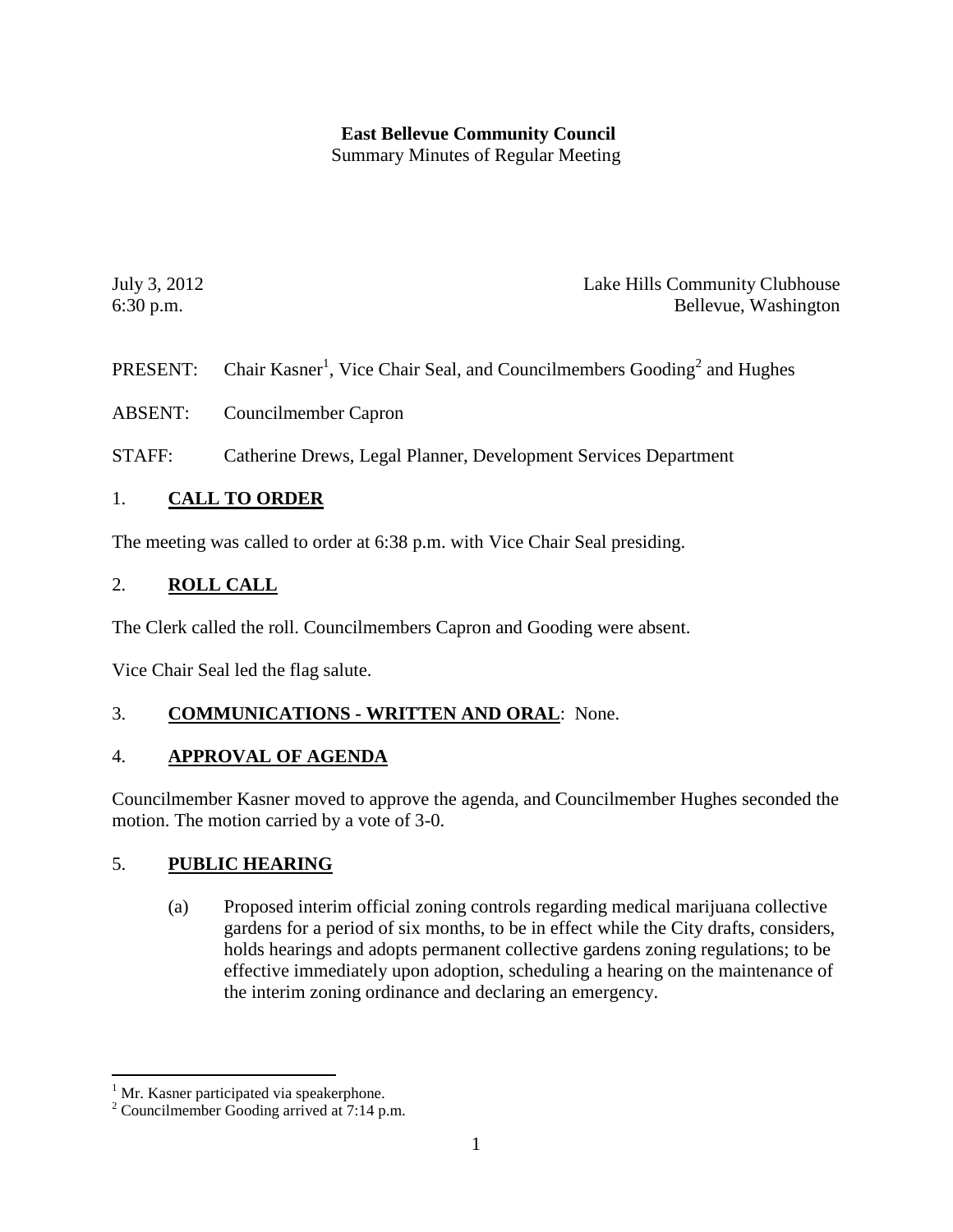Ms. Drews noted written materials in the meeting packet on Ordinance No. 6058, which established an interim zoning control regulating medical marijuana collective gardens. She explained that Initiative 502, which would decriminalize marijuana, with limits for individuals over 21 years of age, will be on the November 6 general election ballot. I-502 will not amend medical marijuana laws. However, its passage would provide medical marijuana patients with a readily available source of marijuana.

Ms. Drews reported that proponents of medical marijuana collective gardens were the only individuals who spoke during the public hearing on July 2 before the City Council. The interim zoning control established by the City Council expires on November 7. Ms. Drews said the City Council directed staff after the public hearing to proceed with developing permanent regulations, with the assistance of the Planning Commission. The interim zoning control will be maintained until permanent regulations are adopted.

Ms. Drews said that Ordinance No. 6058 affects the Land Use Code, and therefore the East Bellevue Community Council should formally approve or disapprove it. Staff will develop a process with the Planning Commission for compiling a record and drafting permanent regulations for medical marijuana collective gardens. Ms. Drews invited Community Councilmembers to call or email her with any questions or suggestions about the process going forward.

Responding to Mr. Hughes, Ms. Drews said that marijuana remains illegal under federal law. However, the Medical Marijuana Act was passed by voters in this state in the 1990s. It listed specific medical conditions eligible for medical marijuana usage, but the law did not identify a way for individuals to obtain medical marijuana.

In 2011, the state legislature attempted to allow the licensing of medical marijuana dispensaries. The governor then received a letter from the U.S. Attorney General's Office which stated that the federal government could take enforcement action against public officials who allow medical marijuana usage. As a result, the governor vetoed large sections of the proposed bill, leaving in place language on collective gardens.

Under state law, a collective garden is described as a place in which 10 qualifying patients share in responsibility for acquiring and supplying the resources required to produce and process cannabis for medical use, such as a location for a collective garden, equipment, supplies, and labor necessary to plant, grow and harvest cannabis.

Ms. Drews said the U.S. Department of Justice has more recently produced letters to the State Attorney General stating that the agency will continue to enforce controlled substances, but with a focus on cartels and large-scale commercial operations. The agency indicated it will not pursue medical marijuana patients.

Ms. Drews said that, when the City began receiving phone calls inquiring about regulations in Bellevue, the City Council decided to establish interim zoning control in order to allow adequate time to fully review the issue and establish permanent regulations.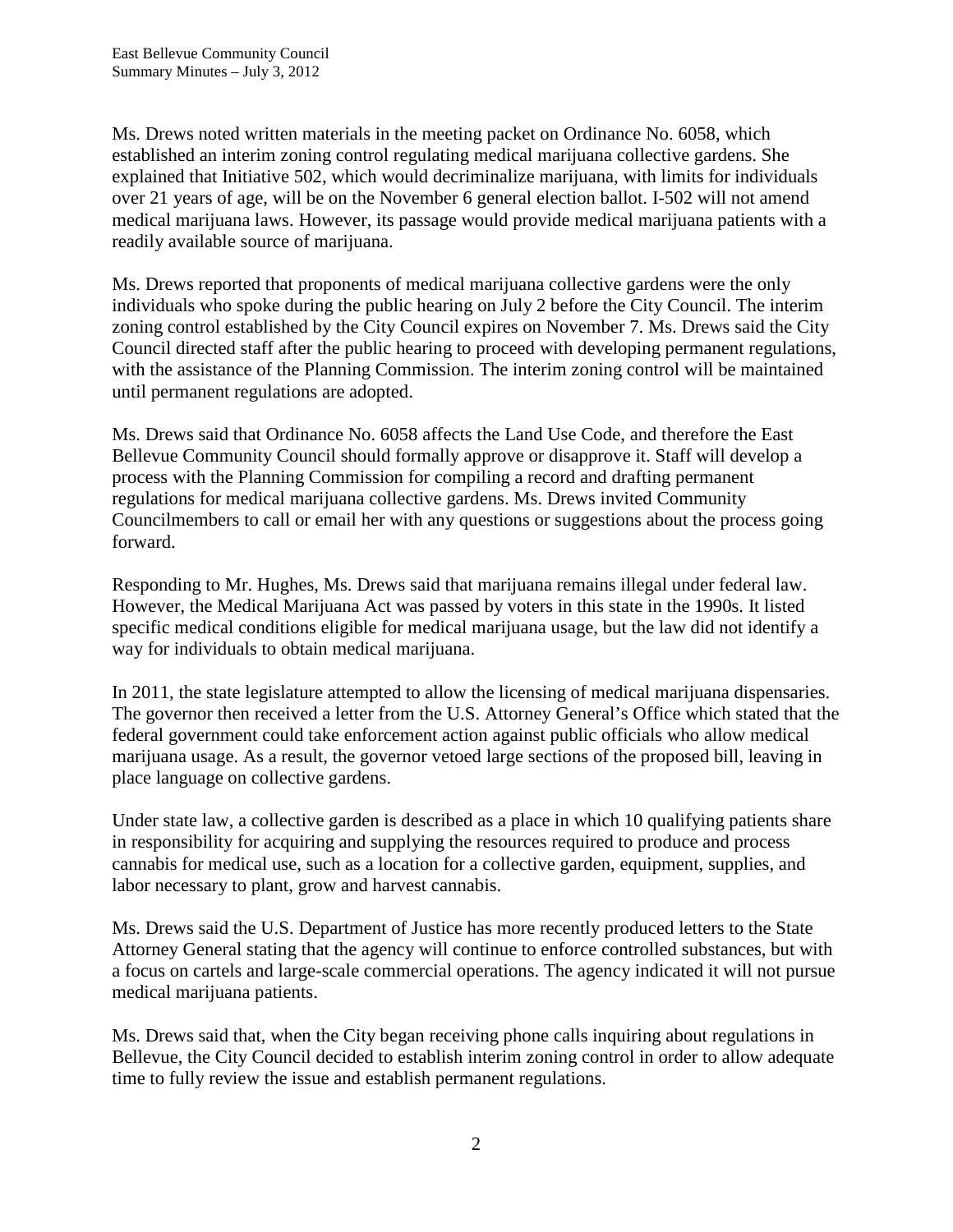Councilmember Seal observed that Bellevue already has homes being used as growing operations in neighborhoods. He said that Ordinance No. 6058 states that collective gardens must be inside a structure.

Mr. Kasner said the gardens are allowed in Light Industrial zones. Mr. Seal said they are also allowed in General Commercial, Bel-Red General Commercial, and the Medical Institution land use districts.

Ms. Drews said that none of this zoning currently exists in the East Bellevue Community Council area of jurisdiction.

Mr. Seal expressed concern that General Commercial zoning could be established in East Bellevue in the future. If that happened, a collective garden could be allowed by an administrative decision without the Community Council's control. He noted that the gardens are not allowed within 1,000 feet of schools, religious institutions, and other facilities.

Councilmember Hughes observed that the latter regulation essentially covers the East Bellevue area.

Councilmember Kasner questioned the effect of the Community Council not approving the ordinance. Ms. Drews said, in that case, the ordinance would not apply in the East Bellevue area. Instead, the State's collective gardens provisions would apply, and individuals could use that to argue that the gardens are allowed in residential areas. However, Ms. Drews acknowledged that the effect of any of the regulations is somewhat unknown, especially given the pending fall initiative and federal law.

Mr. Seal said he favors the City of Kent's approach to ban all collective gardens. Ms. Drews noted that the City of Kent has been sued on that issue.

Councilmember Seal expressed concern that collective garden locations potentially attract robberies and other undesirable activity.

Councilmember Hughes expressed support for the ordinance, which is moving toward a policy of allowing marijuana to be distributed and taxed as proposed by Initiative 502. He believes the country appears to be moving in this direction. Mr. Hughes observed that marijuana is relatively easy to obtain in today's society, and he is concerned about the money spent to attempt to prohibit it.

Vice Chair Seal opened the public hearing on City Council Ordinance No. 6058.

No one came forward to comment.

Mr. Kasner moved to close the public hearing. Mr. Hughes seconded the motion, which carried by a vote of 3-0.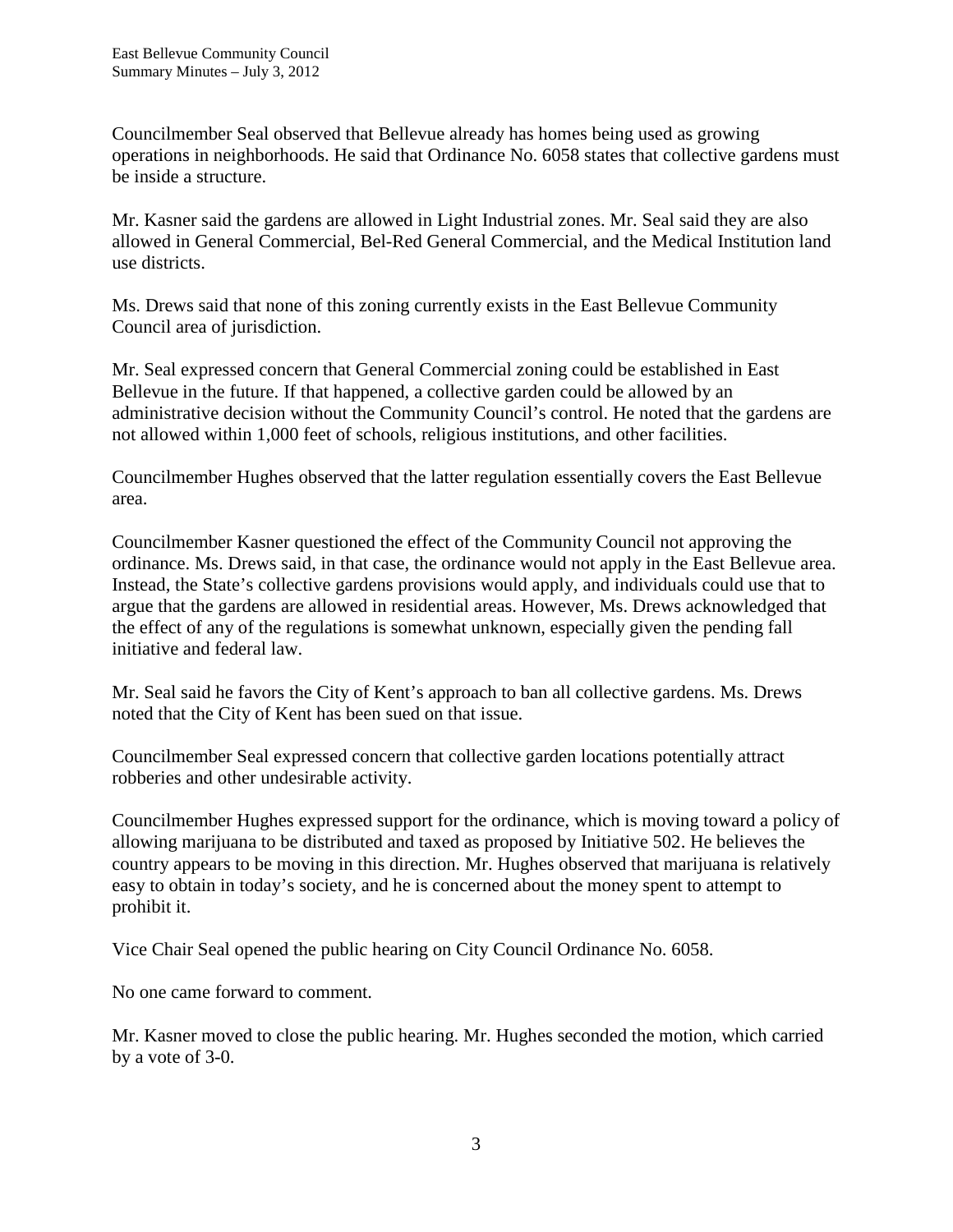### 6. **RESOLUTIONS**

(a) Resolution 524/524A approving/disapproving City Council Ordinance No. 6058 adopting interim official zoning controls regarding medical marijuana collective gardens for a period of six months, to be in effect while the City drafts, considers, holds hearings and adopts permanent collective gardens zoning regulations; to be effective immediately upon adoption; scheduling a hearing on the maintenance of the interim zoning ordinance; and declaring an emergency.

Councilmember Hughes moved to adopt Resolution 524 approving City Council Ordinance No. 6058 regarding medical marijuana collective gardens. Mr. Kasner seconded the motion, which carried by a vote of 3-0.

### 7. **REPORTS OF CITY COUNCIL, BOARDS, AND COMMISSIONS**: None.

### 8. **DEPARTMENT REPORTS**: None.

9. **COMMITTEE REPORTS**: None.

### 10. **UNFINISHED BUSINESS**

Councilmember Hughes noted that he has some concerns about Puget Sound Energy's proposed transmission line project, which was discussed in June. He said he drove down 148<sup>th</sup> Avenue since that time and noticed that many trees have signs indicating that they are protected. He questioned whether this is connected to the power line project.

Councilmember Seal said the signs are to alert workers about trees that should not be removed as part of the power line project.

Mr. Hughes questioned whether the project can be completed if all of the trees with signs are left in place.

The Clerk reminded the Community Council that the project is potentially a quasi-judicial matter. She suggested that Councilmembers reserve their questions until the public hearing.

### 11. **NEW BUSINESS**

Mr. Hughes expressed concerns about the vacant Key Bank site including garbage, weeds, and a downed fence. He has been told that neither the Community Council or owner/developer of the Kelsey Creek Shopping Center site can do anything about the situation.

The Clerk noted that a private citizen can file a complaint. Mr. Hughes said he will do that online. However, he wondered if the Community Council could do anything.

Mr. Kasner said this is a code compliance issue for the City to address.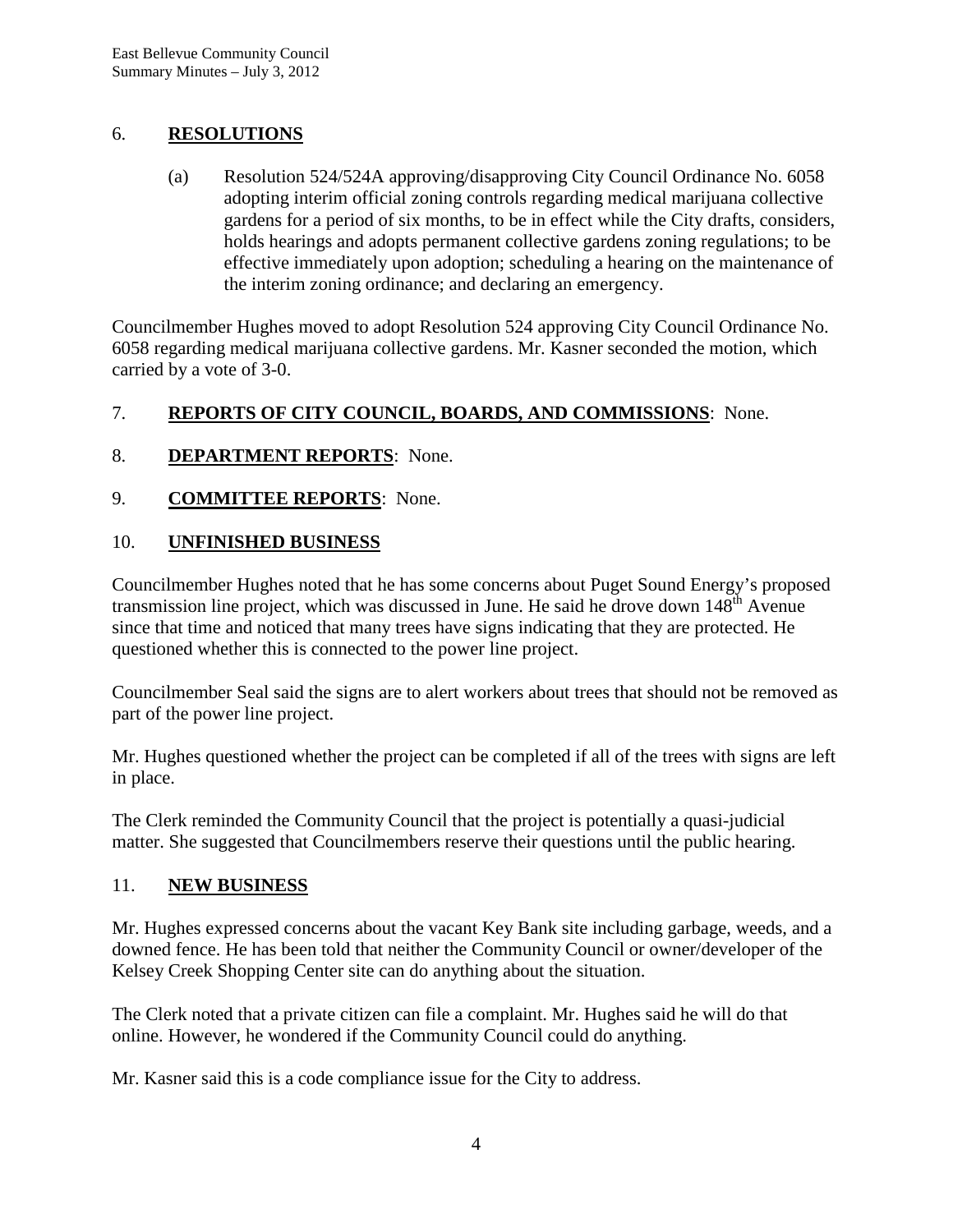[Councilmember Gooding joined the meeting.]

Moving on, Mr. Hughes said an organization called the Urban Boulevards Team was mentioned in the past by Parks Department staff. He said he contacted a Parks staff member but has not had a chance to talk with him yet. Mr. Hughes said he toured boulevard areas within East Bellevue with Jeffrey Hummer, a horticulturist, which will be discussed in September.

Mr. Kasner said he spoke recently with Geoff Bradley, who indicated that it would not be feasible or affordable to update all of the medians to today's standards.

Mr. Hughes reiterated that these issues will be discussed in greater detail during the September meeting. He said he will be meeting with Mr. Hummer every Monday morning for the near term, and he invited other Councilmembers to attend as well.

#### 12. **CONTINUED COMMUNICATIONS**

Councilmember Kasner reported that he attended a Planning Commission meeting and later met with Commissioner Kevin Turner, the former Chair. Mr. Kasner said that Mr. Turner was open to joint meetings with the Community Council.

Councilmember Seal said that John Carlson was elected as the Chair of the Planning Commission.

Mr. Kasner said he and Mr. Seal attended the Eastside Transportation Association meeting. Mr. Kasner presented to the Transportation Commission on June 14 regarding 148<sup>th</sup> Avenue and its ranking with other transportation priorities.

Mr. Kasner attended the City Council's budget hearings, where he spoke with Utilities and Code Compliance staff about issues in East Bellevue.

Mr. Seal noted the recent articles by Mr. Kasner in Bellevue's *It's Your City* newspaper.

Mr. Hughes reported that he and Mr. Capron, and their wives, attended the Walmart VIP pregrand opening event.

Paul Jacobson, a commercial real estate broker, joined the meeting and indicated that he represents some of the medical marijuana businesses in Seattle. He said they are interested in expanding to the Eastside. Mr. Jacobson expressed an interest in Ordinance No. 6058.

Mr. Seal referred Mr. Jacobson to the text of the ordinance and to state law for more information. He noted that Bellevue's interim zoning restricts medical marijuana collective gardens to certain land use districts. None of these zones are located within the jurisdiction of the East Bellevue Community Council.